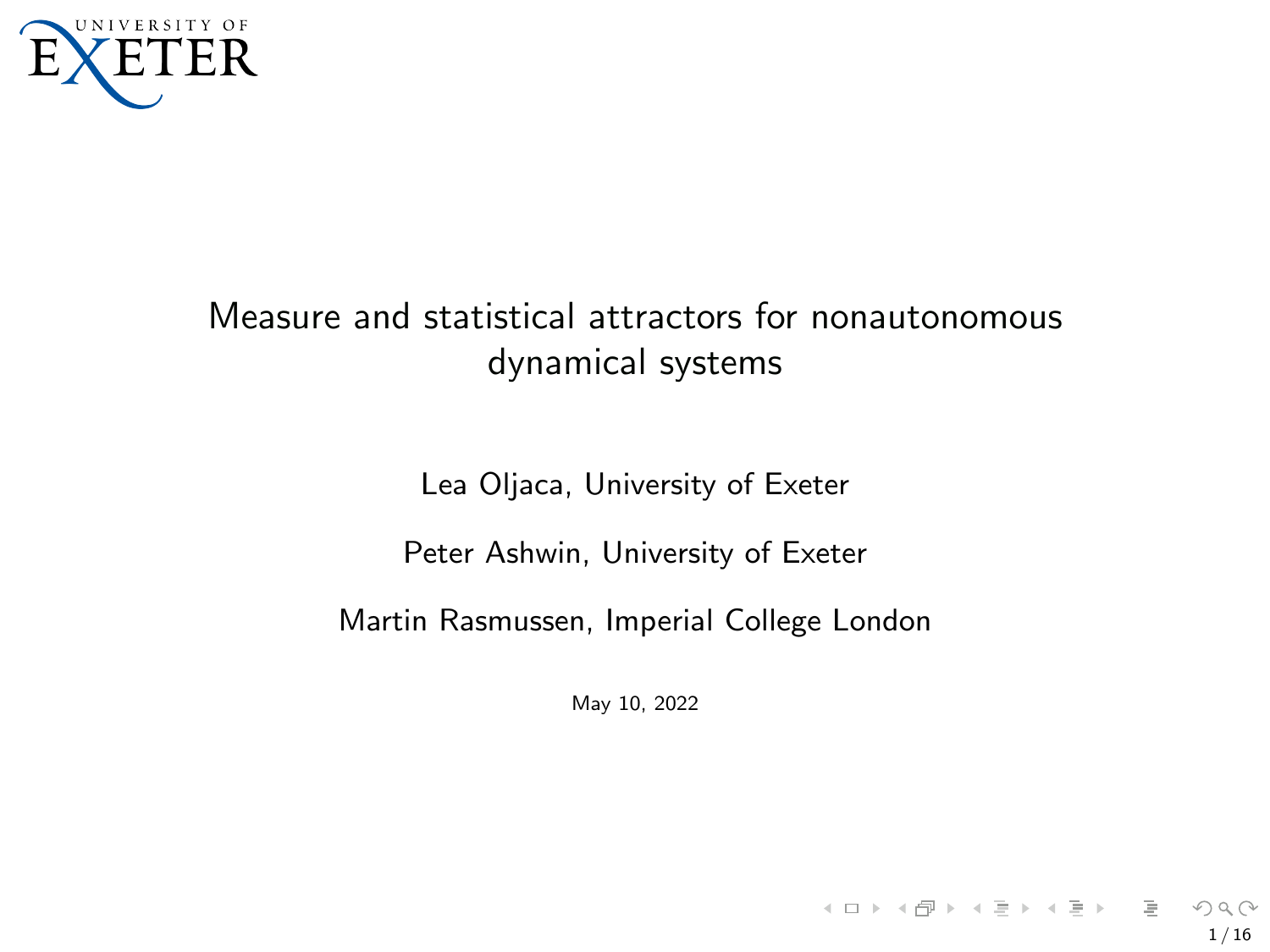

# What is a dynamical system?

Anything that changes with time is a dynamical system.

- ▶ When we know the rule of change, we can attempt to model it!
- $\triangleright$  What happens in the long run or for different initial points? Example: Lorenz 63'

$$
\begin{cases}\n\dot{X} = -\alpha X + \alpha Y \\
\dot{Y} = -\alpha X - Y - XZ \\
\dot{Z} = -bZ + XY - b(r + \alpha)\n\end{cases}
$$
\n(1)

- $\blacktriangleright$  A simplification of a model of the weather
- $\blacktriangleright$  Varying parameters  $\alpha$ , b and r give rise to different behaviour
- ▶ the 'rule' or forcing is not changing with time (autonomous)

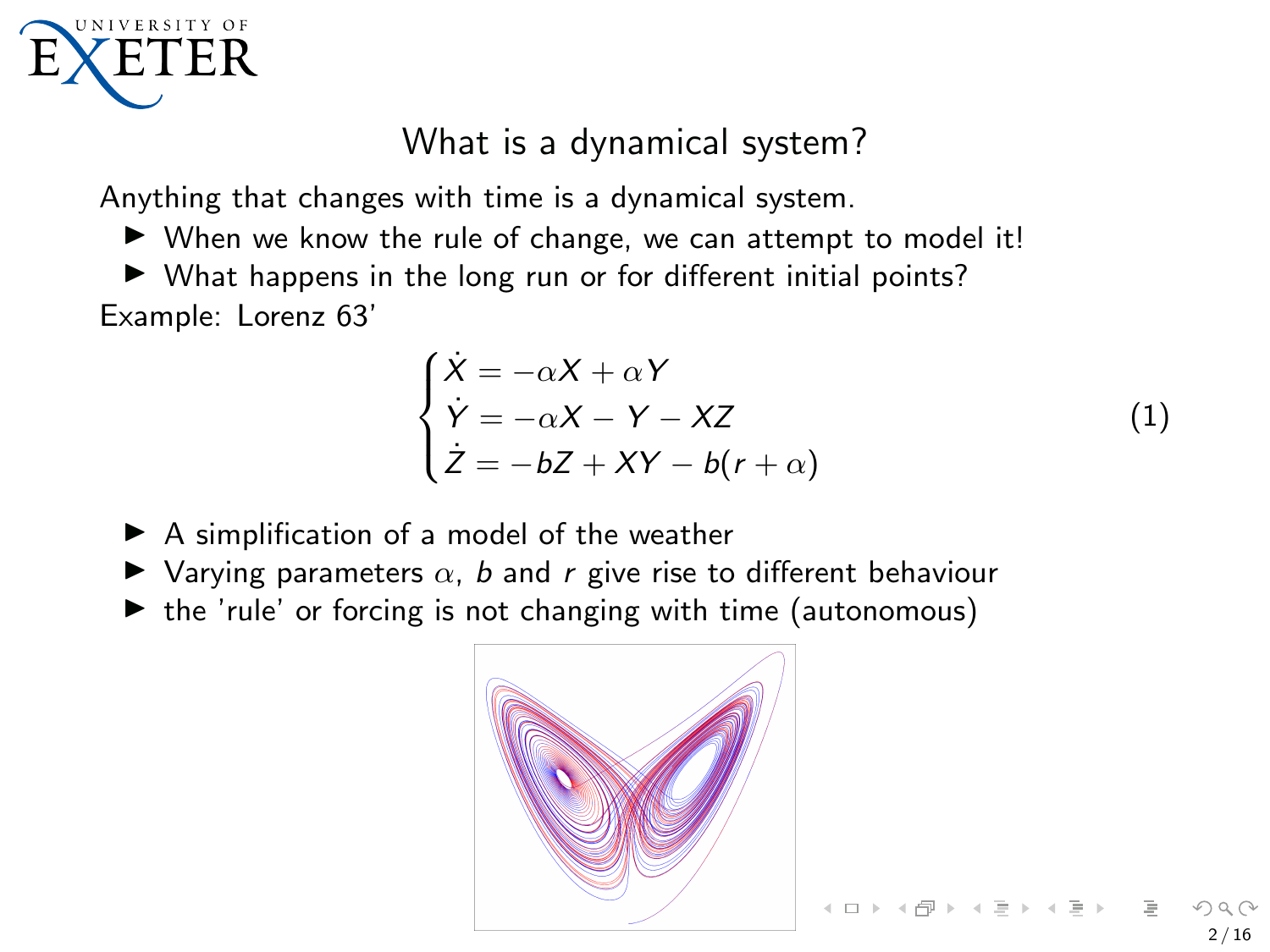

#### Autonomous versus nonautonomous

- ▶ In dynamical systems theory we mostly focus on flows.
- ▶ Solutions of ordinary autonomous differential equations give rise to flows,

$$
\frac{dx}{dt}=f(x,\lambda),
$$

when  $f$  is a Lipschitz function.  $f$  does not depend on time.

- $\blacktriangleright$  What is an nonautonomous dynamical system? The forcing  $f(x, t, \lambda(t))$ depends on time explicitly.
- $\triangleright$  When solutions exist, they also depend on the starting time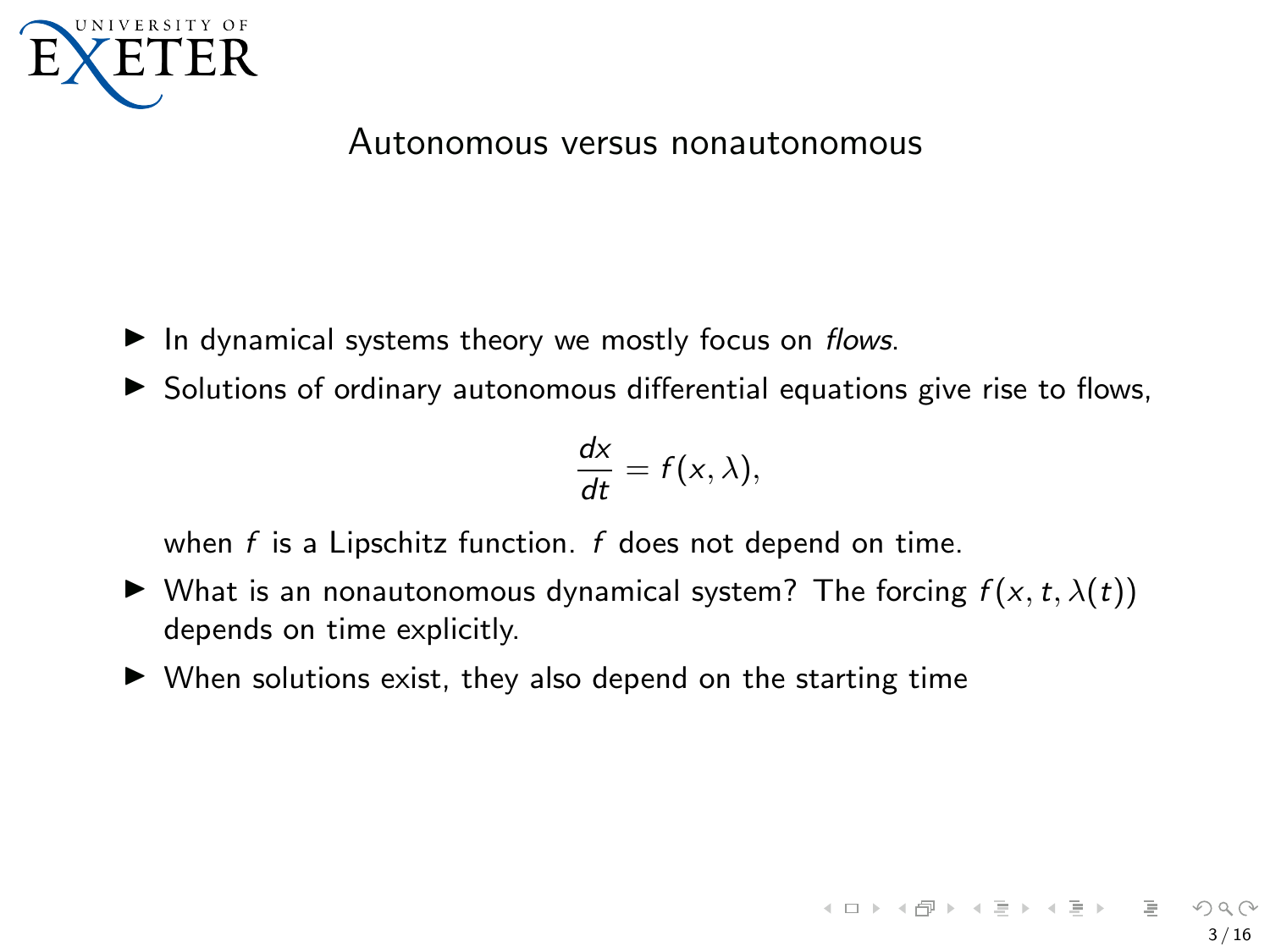

Example: our climate is a nonautonomous dynamical system

The forcing that our climate is subject to are complex, what's more, they change with time:

- ▶ Solar radiation: has a daily component of variability and an annual component. Annual can be considered periodic while the daily one, due to cloud cover is better understood as fast varying random component.
- ▶ Milankovitch forcing sort of periodic
- $\triangleright$  CO2 emissions: increasing trend with small variations



Source: Mark Maslin, Forty years of linking orbits to ice ages, Nature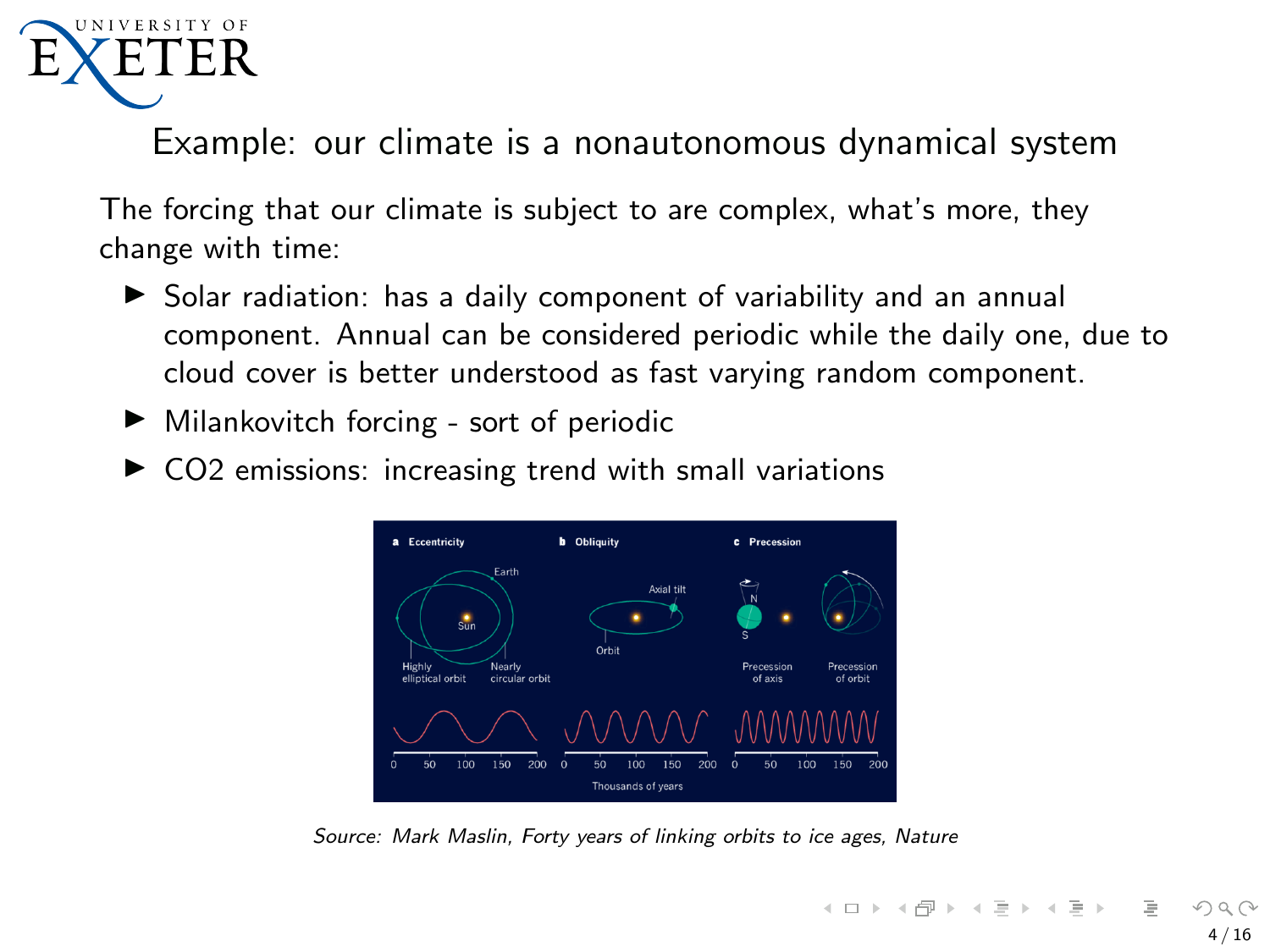

There are many notions of attraction for autonomous systems

- ▶ Can we say anything about the system in the long term? Does it evolve to a fixed set of values?
- A set S is said ot be invariant if  $\phi(t, S) = S$  for all  $t \in \mathbb{R}$ .
- ▶ Important notion in study of dynamical systems: attractor
- ▶ There is no universally agreed definition of an attractor! (even for autonomous system)

Definition (classical local attractor)

An invariant compact set  $A\subset \mathbb{R}^d$  is called a local attractor of  $\phi$  if there exists an  $\eta > 0$  such that

 $\lim_{t\to\infty} d(\phi(t, B_{\eta}(A)), A) = 0.$ 

 $d(\cdot, \cdot)$  is the Hausdorff semi-distance.

 $\mathcal{A} \ \Box \ \rightarrow \ \mathcal{A} \ \overline{\mathcal{B}} \ \rightarrow \ \mathcal{A} \ \overline{\mathcal{B}} \ \rightarrow \ \mathcal{A} \ \overline{\mathcal{B}} \ \rightarrow \quad \overline{\mathcal{B}}$ 5 / 16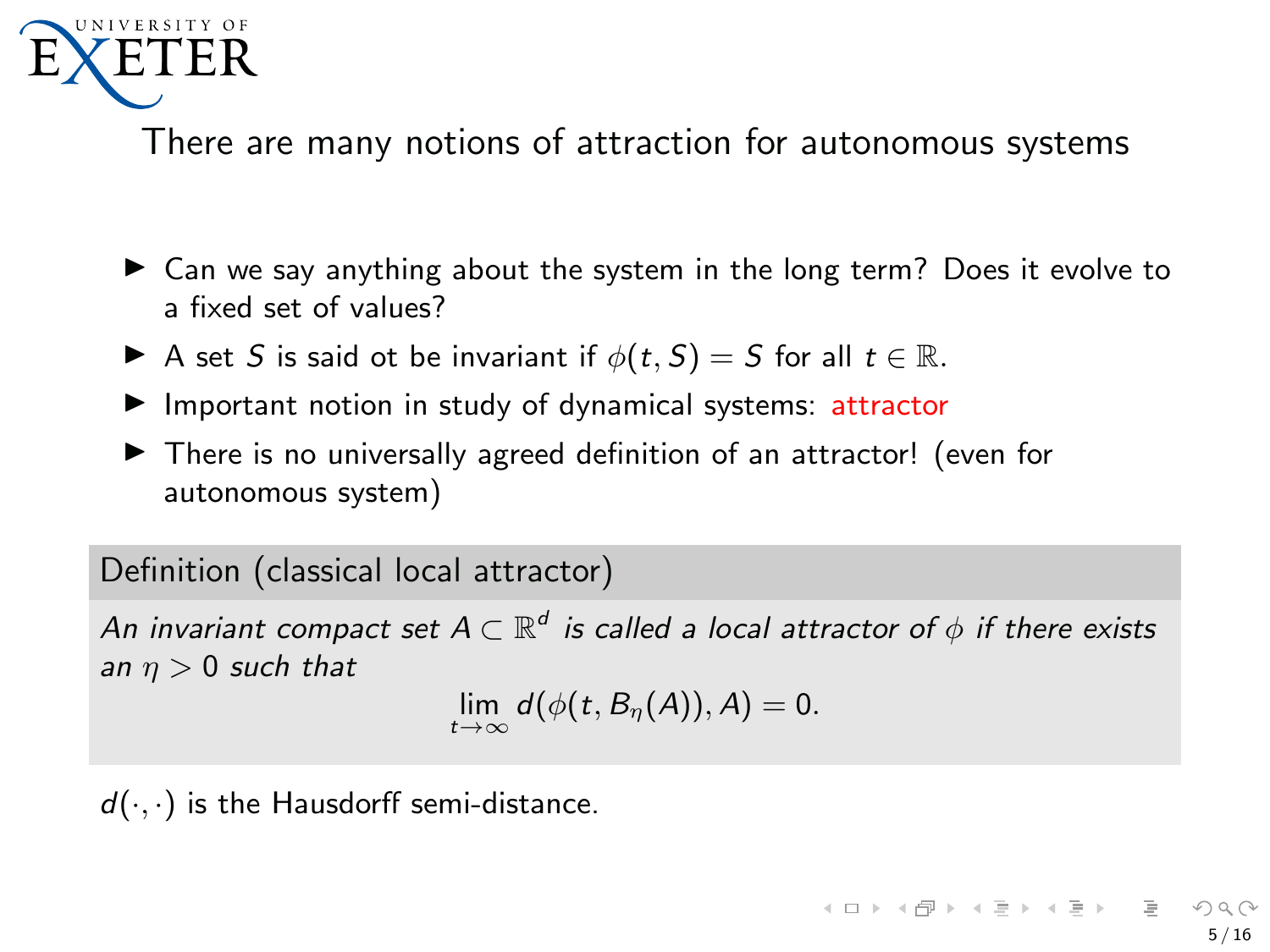

# Classical definition is somewhat restrictive

- $\blacktriangleright$  the classical definition requires uniform attraction of an open neighbourhood of A.
- ▶ weaker, measure based notions, (that allow one to ignore exceptional sets of initial conditions) are probably closer to what is wanted in many applications. (Measure attractor)
- ▶ measure attractor are not required to attract nice sets or neighbourhoods uniformly; just points from a set of positive Lebesgue measure
- $\triangleright$  positive probability of observing the system evolve in this way E.g. in numerical experiments
- $\triangleright$  other notions are possible E.g. statistical attractors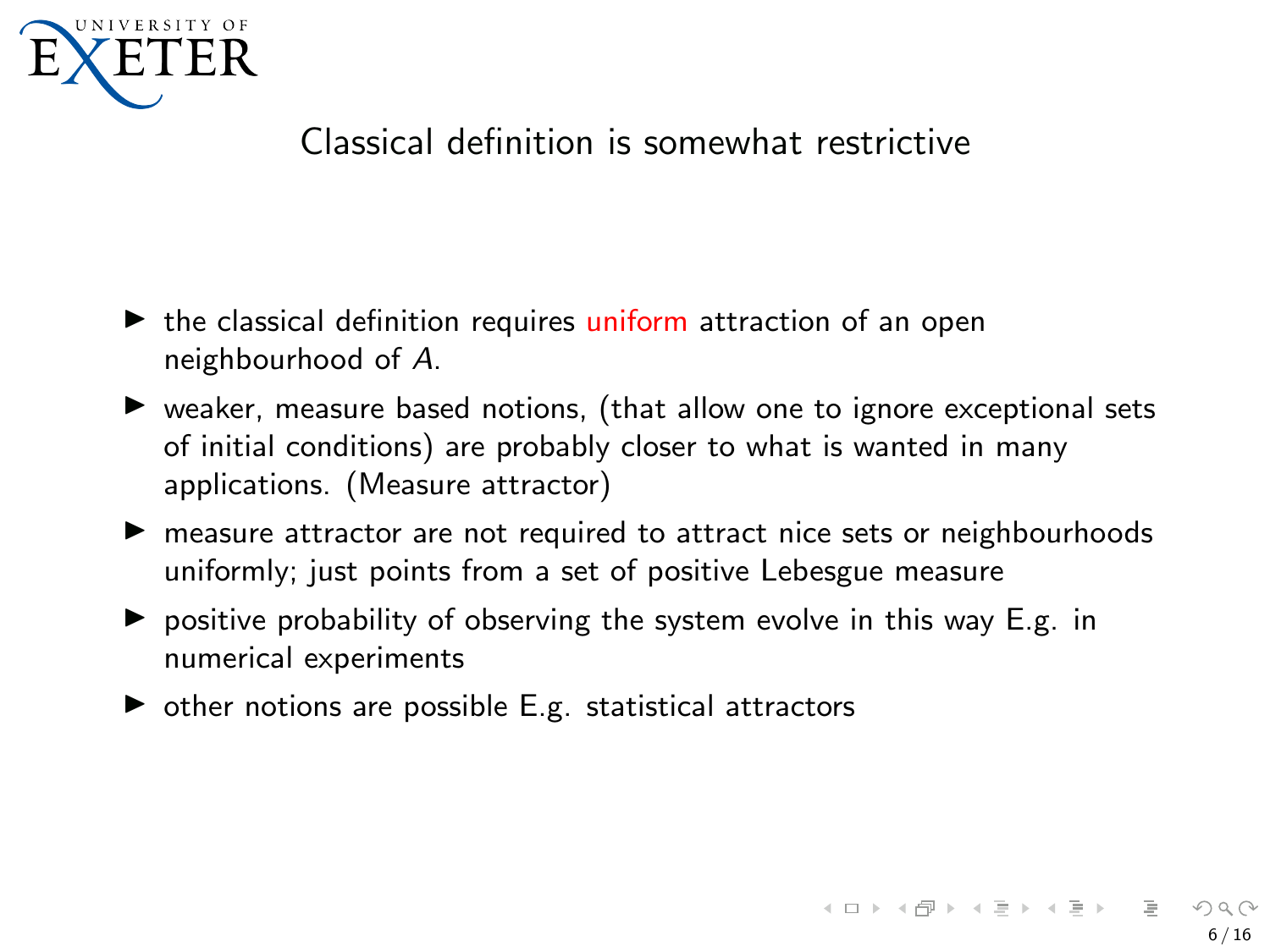

.

## Measure and statistical attractors

The basin of attraction of a compact invariant set  $A$  is

$$
\mathcal{B}(A)=\{x: \ \lim_{t\to\infty}d(\phi(t,x),A)=0\}.
$$

The basin of statistical attraction of a compact invariant set A is

$$
\mathcal{B}_{\text{stat}}(A) = \{x \; : \; \lim_{s \to \infty} \frac{1}{s} \ell \{0 \leq t \leq s; \phi(t,x) \in B_{\epsilon}(A)\} = 1 \text{ for all } \epsilon > 0\}.
$$

- A is said to be a *measure attractor* if  $\ell(\mathcal{B}(A)) > 0$ .
- A is said to be a *statistical attractor* if  $\ell(\mathcal{B}_{stat}(A)) > 0$ .

A statistical attractor can be characterised as attracting almost all the time:

▶ We say that a measurable set  $M \subset \mathbb{R}$  has full density at  $\infty$  if

$$
\lim_{s\to\infty}\frac{1}{s}\ell(M\cap[0,s])=1
$$

▶ Then for every  $x \in \mathcal{B}_{stat}(A)$ , there exists a set  $\mathcal{T}_{\infty}$  of full density at  $\infty$ such that

$$
\lim_{t\to\infty,\ t\in\mathcal{T}_{\infty}}d(\phi_t(x),A)=0\,.
$$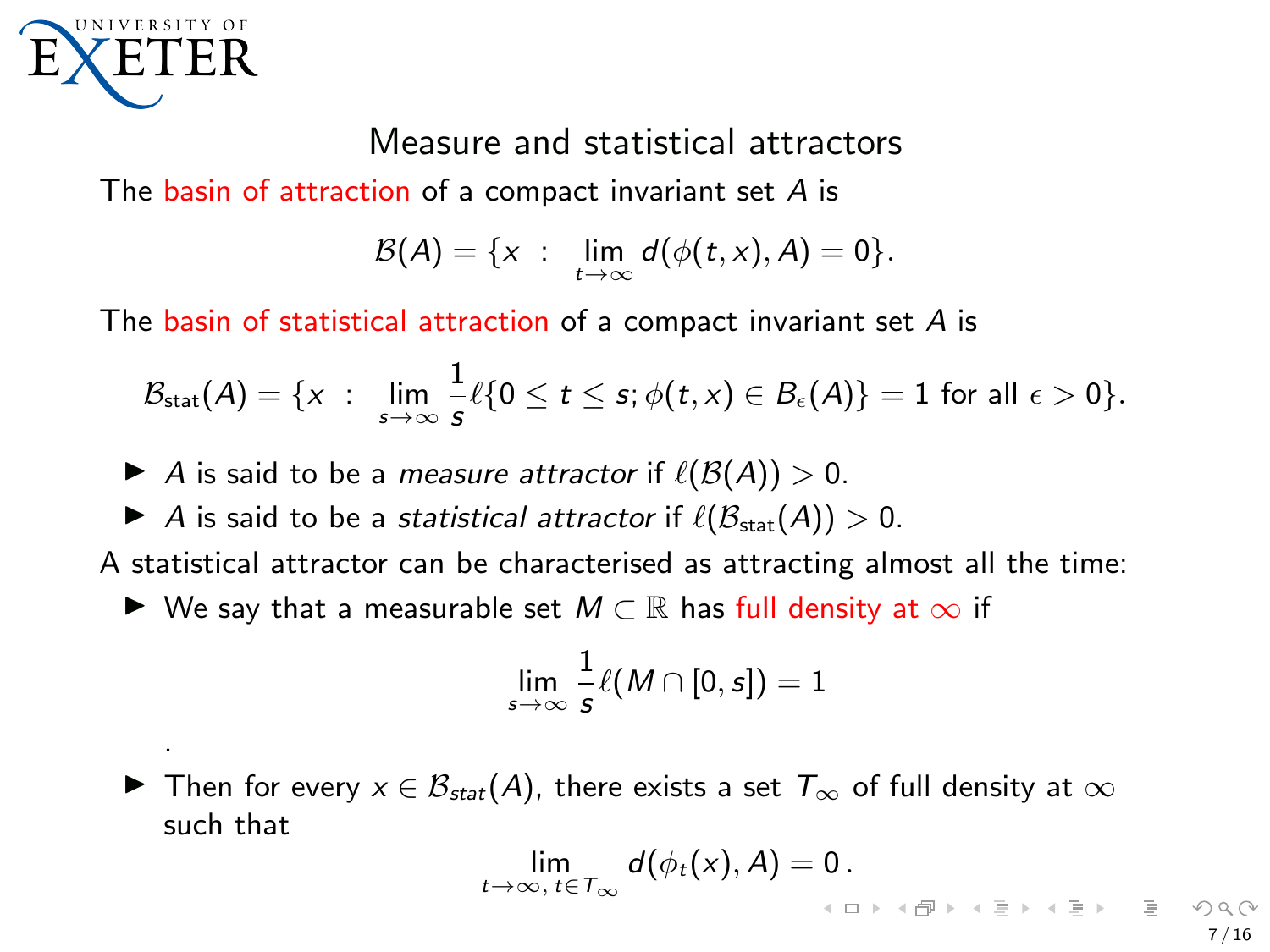

Measure attractor example I: homoclinic and heteroclinic cycles



Figure: sourced from "On statistical attractors and the convergence of time averages", O. Karabacak, P. Ashwin ¨ .Math. Proc. Camb. Phil. Soc. (2011)

- ▶ The set composed of the union of  $\{p_1, p_2, q_1, q_2, q_3, q_4\}$  is invariant and an attractor.
- Invariant sets satisfying the measure attractor definition are  $\{p_1, q_1\}$ ,  ${p_2, q_4}, {p_1, q_2, p_2, q_3}$  and other combinations
- ▶ Statistical attractors:  $\{p_1, p_2\}$ ,  $\{p_1\}$  and  $\{p_2\}$  etc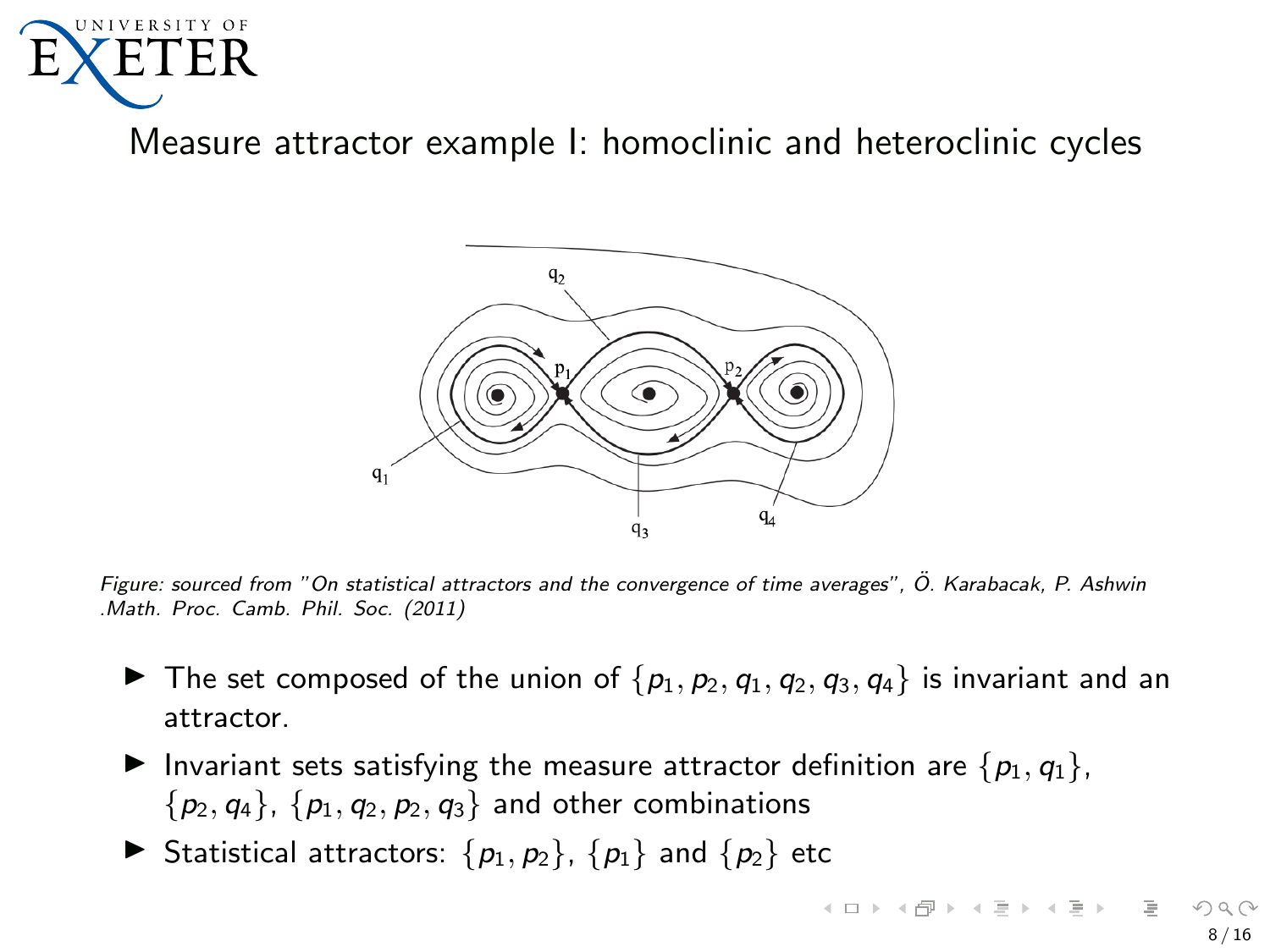

Measure attractors can be stranger still: riddled basins System of ODEs composed of a scalar system with a subcritical pitchfork coupled to the Lorenz '84 model.

$$
\dot{x} = -y^2 - z^2 - ax + aF
$$
  
\n
$$
\dot{y} = xy - bxz - y + G
$$
  
\n
$$
\dot{z} = bxy + xz - z
$$
  
\n
$$
\dot{w} = (x - \lambda)w + w^3 - cw^5,
$$



Figure:  $a = 0.25$ ,  $b = 4$ ,  $F = 8$ ,  $G = 1$ ,  $c = 0.1$ . We note that  $w = 0$  is an invariant subspace for all parameter values, but whether it is attracting or repelling depends on the parameter  $\lambda$ .. If the solution is found to converge to  $w = 0$  (that is, the w coordinate is measured at less than 0.01 distance away from 0), the initial condition is coloured purple, otherwise it's coloured yellow. LHS:  $\lambda = 1.20$  illustrates an asymptotically stable basin of attraction for  $w = 0$ . RHS:  $\lambda = 1.05$  shows a riddled basin of attraction for the  $w = 0$  attractor

.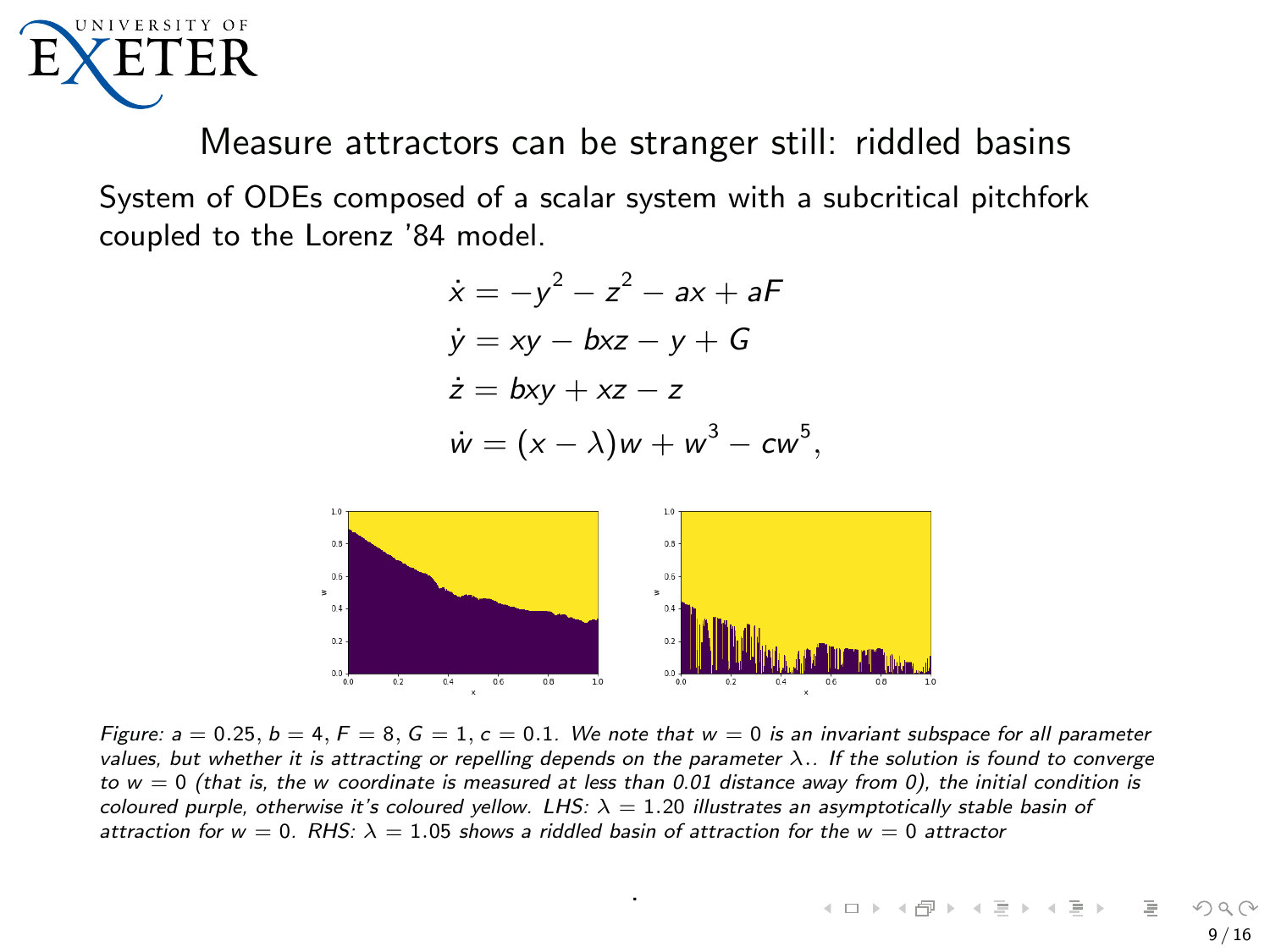<span id="page-9-0"></span>

### Nonautonomous attractors

A nonautonomous set A is a family of sets  $A = \{A(t)\}_{t \in \mathbb{R}}$ . It is said to be invariant for process  $\psi$  if  $\psi(t, s, A(s)) = A(t)$ .

#### Definition

We say A is a local pullback attractor if there is an  $\eta > 0$  such that

$$
\lim_{t_0\to-\infty}d(\psi_{t,t_0}B_\eta(A(t_0)),A(t))=0
$$

for all  $t < 0$ .

Correspondingly, we say A a local forward attractor if there is an  $\eta > 0$  such that

$$
\lim_{t\to\infty}d(\psi_{t,t_0}B_\eta(A(t_0)),A(t))=0
$$

for all  $t_0 > 0$ .

 $\mathcal{A} \subseteq \mathcal{A} \Rightarrow \mathcal{A} \subseteq \mathcal{B} \Rightarrow \mathcal{A} \subseteq \mathcal{B} \Rightarrow \mathcal{A} \subseteq \mathcal{B} \Rightarrow \mathcal{B} \subseteq \mathcal{B}$ 10 / 16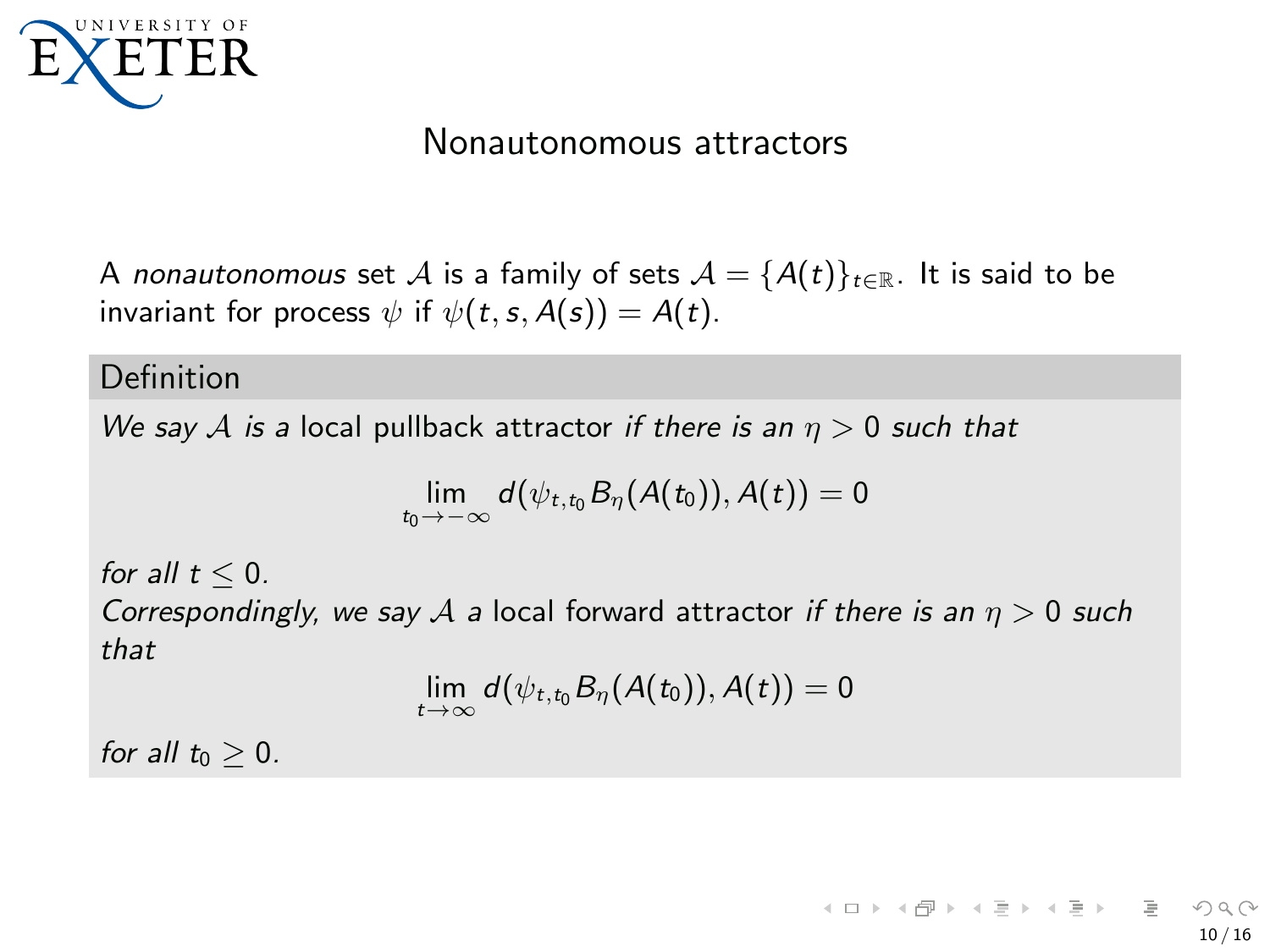<span id="page-10-0"></span>

# Both types of convergence are important

- ▶ Both forward and pullback notion of attractor involve attraction of a uniform neighbourhood (of a nonautonomous set)
- ▶ Forward and pullback notions are not necessarily related: there are examples of a local pullback attractor that repels in future time. E.g.



Figure: sourced from "Limitations of pullback attractors for processes", Peter E. Kloeden, Christian Pötzsche, Martin Rasmussen, Journal of Difference Equations and Applications

- ▶ Future behaviour may depend on the present state; pullback attractors tell us likely present state of a system that has started in some distant past.
- ▶ Both types of convergence are important to un[ders](#page-9-0)[tan](#page-11-0)[d](#page-9-0) [th](#page-10-0)[e](#page-11-0) [dy](#page-0-0)[na](#page-15-0)[mi](#page-0-0)[cs.](#page-15-0)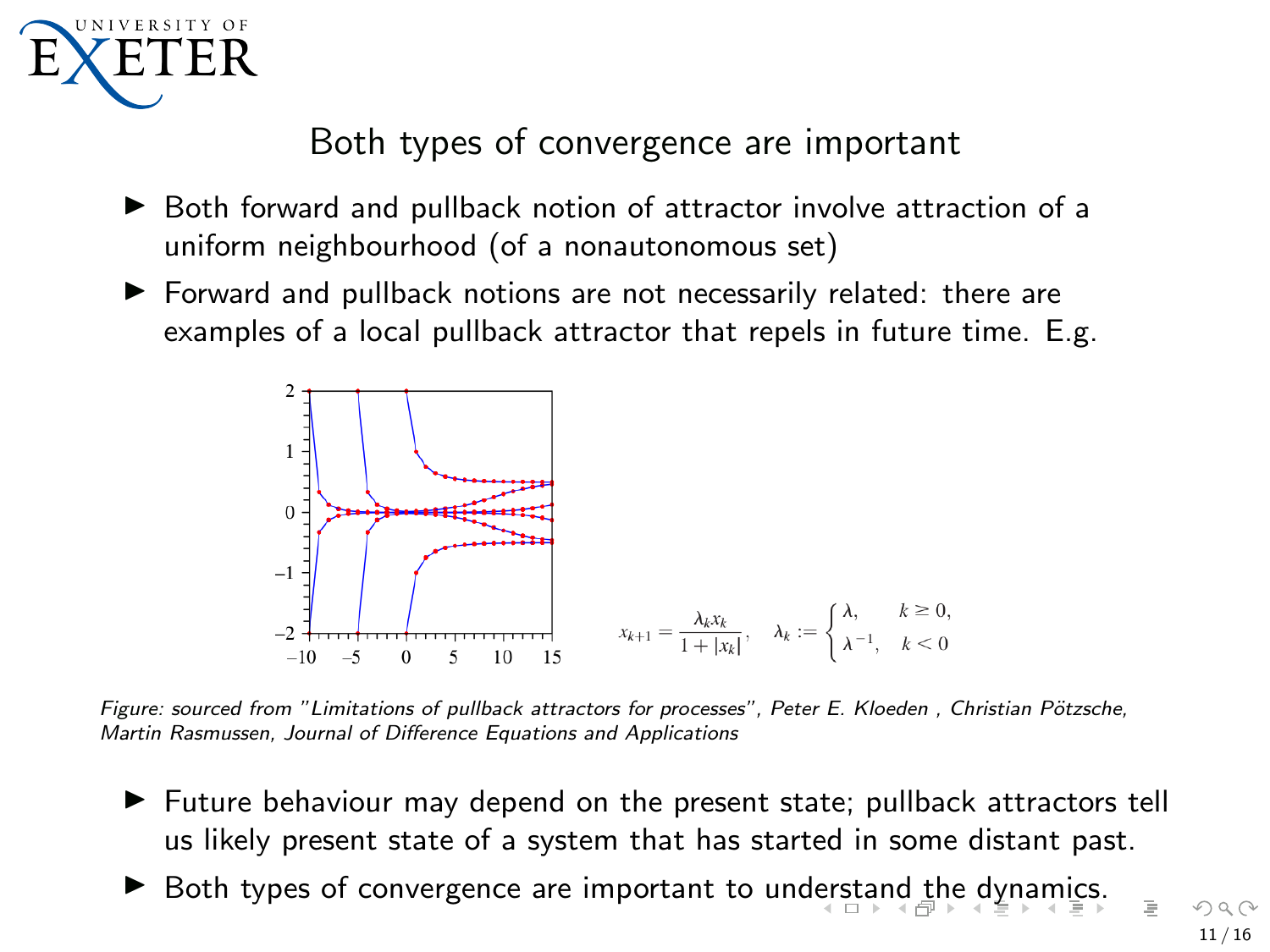<span id="page-11-0"></span>

#### Nonautonomous measure attractors

- ▶ Difficulty in defining a pullback nonautonomous attractor in a measure theoretic way is due to the difficulty in defining a suitable 'basin of attraction'.
- ▶ In a pullback sense, the set of points that converge to a nonautonomous set, 'live' in the infinite past.
- $\blacktriangleright$  Furthermore, such a set is likely to be a nonautonomous set itself. In fact, it it possible that a system has no 'deterministic' basin, as the following example shows.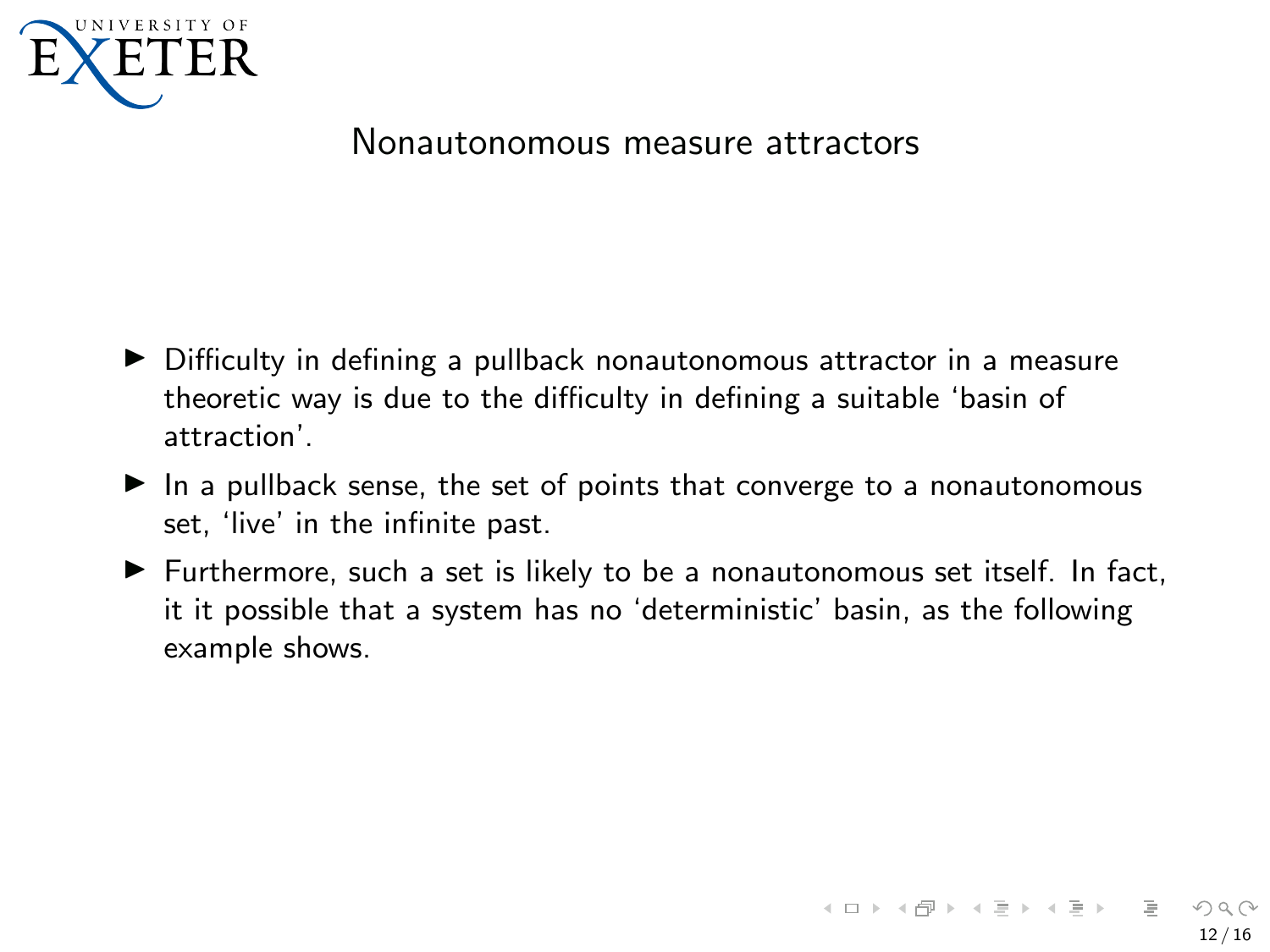<span id="page-12-0"></span>

Example: Nonautonomous system with no deterministic basin Consider the process given by

$$
\Phi_{t,t_0}(x):=\frac{(x+a\sin t_0)}{\sqrt{1+((x+a\sin t_0)^{-2}-1)e^{2(t-t_0)}}}-a\sin t.
$$

- $\triangleright$  for convergence we require  $-1 a \sin t_0 < x < 1 a \sin t_0$ .
- ▶ if  $a < 1$ , then the set  $(-1 + a, 1 a)$  is a deterministic pullback basin of attraction.
- ▶  $D(t_0) = \{x; |x + a \sin t_0| < 1\}$  is pullback attracted to  $A(t) = -a \sin t$  for all  $a > 0$ .



Figure: LHS: Plotted trajectories with a = 1, starting at  $t_0 = -8\pi$  and integrated forward to time 0, with initial conditions in the range  $[-1, 1]$ . All trajectories, apart from those with initial conditions  $x_0 = \pm 1$  converge to −a sin t. However, starting at different initial times would change the range of initial conditions that converge. This is shown in the second plot (RHS). Initial conditions at different starting times t<sub>0</sub> ∈ [-16 $\pi$ , -8 $\pi$ ] are integrated forward to t0 + 8π. Initial points that converge to −a sin t are c[olou](#page-11-0)r[ed i](#page-13-0)[n](#page-11-0) [purp](#page-12-0)[le](#page-13-0)[, wh](#page-0-0)[ile t](#page-15-0)[hose](#page-0-0) [tha](#page-15-0)[t](#page-0-0) diverge are in yellow.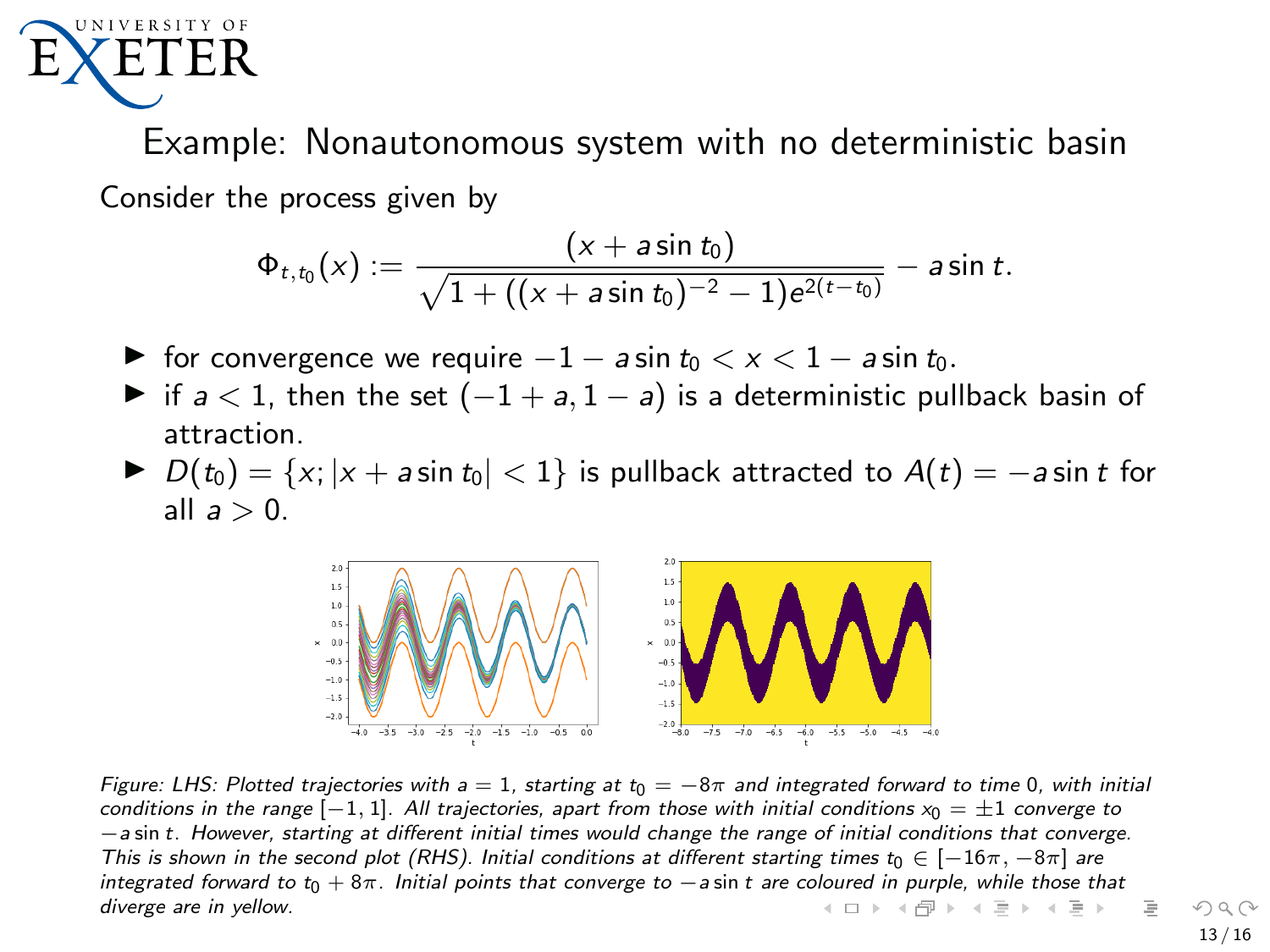<span id="page-13-0"></span>

### Forward measure attractor definition

If  $A$  is a compact, invariant nonautonomous set, one can conveniently define a *basin of forward attraction* to be the nonautonomous set  $\mathcal{B}^{+}(\mathcal{A})$  with fibres

$$
\mathcal{B}^+(\mathcal{A})(t_0) = \{x : \lim_{t \to \infty} d(\Phi_{t,t_0}(x), A(t)) = 0\},\
$$

for all  $t_0 \geq 0$ . We say a A is a forward measure attractor if there exists a  $t_0 \geq 0$  such that

 $\ell(\mathcal{B}^+(\mathcal{A}))(t))>0$ 

for all  $t \geq t_0$ .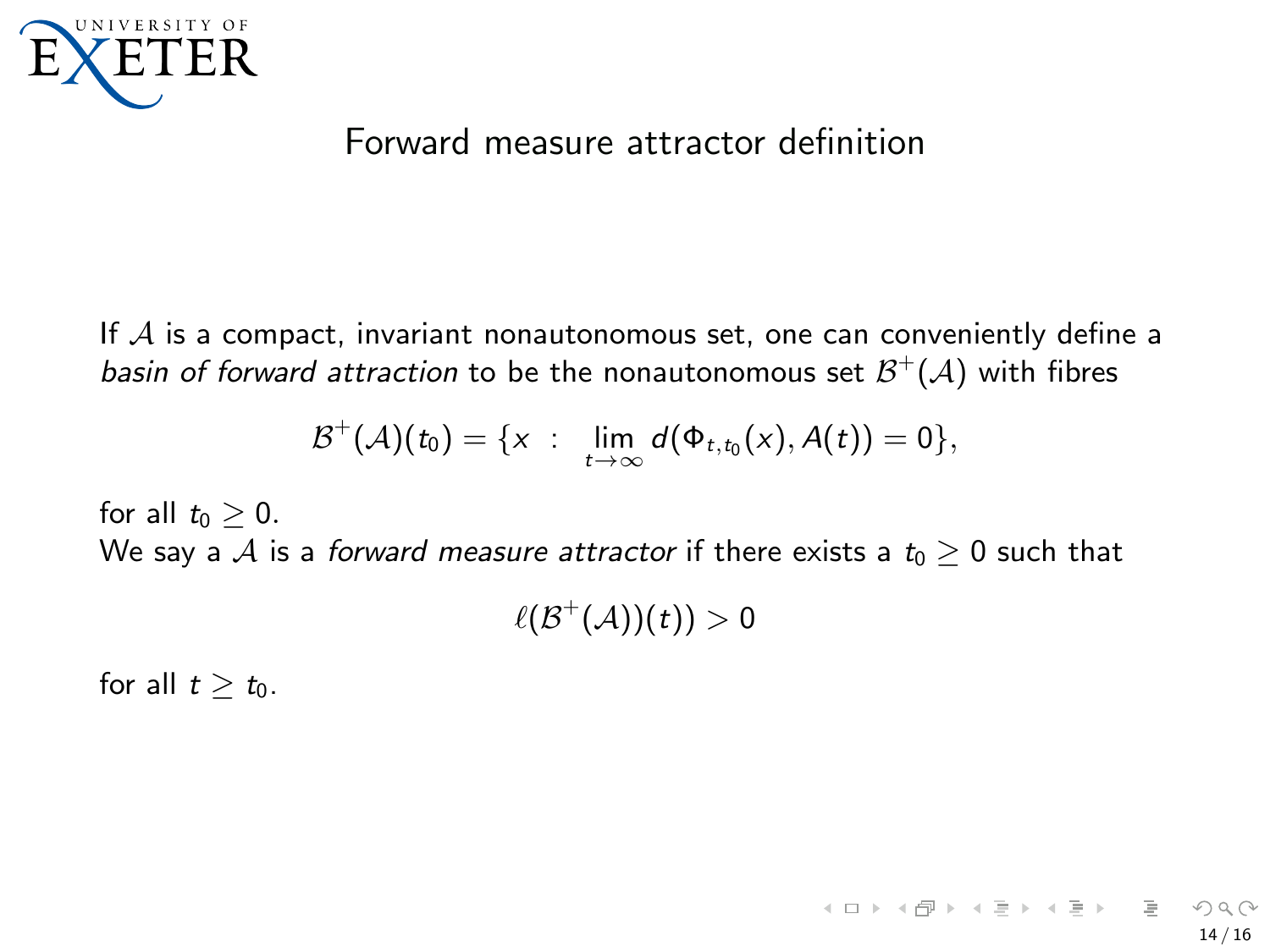

## Pullback measure attractor definition

We say that an invariant compact nonautonomous set  $A$  is a pullback measure attractor if there is a nonautonomous set  $\mathcal{N} := \{N(t)\}_{t \in \mathbb{R}}$  such that,

1. lim inf $_{t\rightarrow-\infty}$   $\ell(N(t))>0$ , and

2.

$$
\lim_{t_0\to-\infty}d(\Phi_{t,t_0}N(t_0),A(t))=0
$$

for all  $t \leq 0$ .